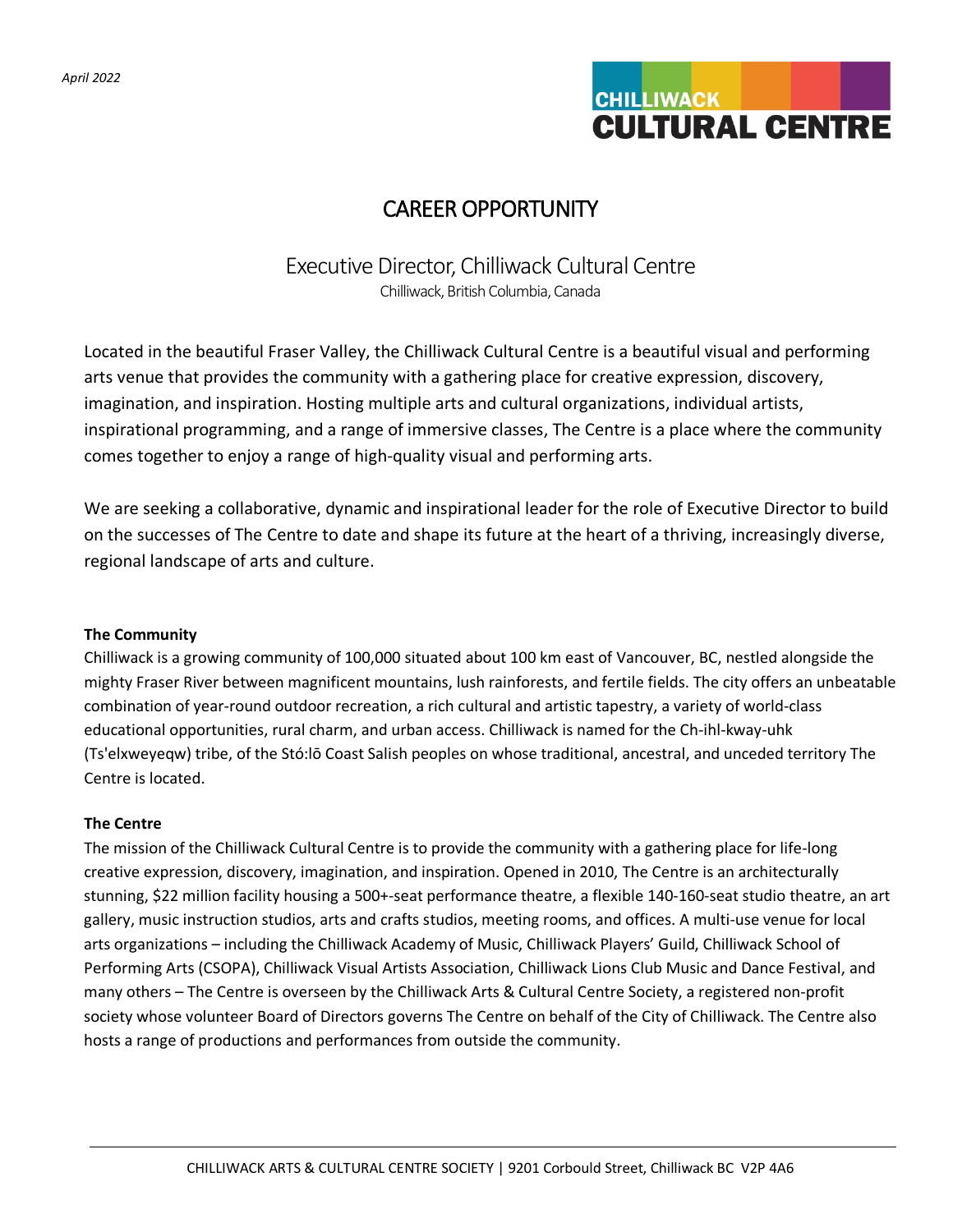

#### **The Role**

The Executive Director is accountable to the Chilliwack Arts & Cultural Centre Society Board of Directors and leads all aspects of the operations of the Chilliwack Cultural Centre, defining and implementing strategic initiatives to foster the financial, organizational, and programming vitality of The Centre. As the senior officer and spokesperson for the Chilliwack Cultural Centre, the Executive Director will be a respected leader in the arts and culture community in Chilliwack and beyond, and a vocal advocate for The Centre and arts and culture, in general. The Executive Director will play a prominent role in leading and inspiring staff, volunteers, and other stakeholders of the organization; demonstrate an inclusive, collaborative approach; and actively embrace the opportunity to engage groups of diverse backgrounds, interests, and levels of experience in delivering the mission and vision of the Chilliwack Cultural Centre.

# **We are seeking an Executive Director with a proven ability to:**

- Collaborate with the Board of Directors, staff, and community stakeholders to communicate, refine, and implement the vision and strategy for the Chilliwack Cultural Centre.
- Establish and maintain positive, collaborative relationships with the Board of Directors, staff, community partners, local artists, and performers.
- Lead artistic and cultural programming, optimizing broad community participation and revenue generation. Drive program development and evaluation, actively tracking trends to ensure programming reflects changing community interests, needs, and cultural diversity.
- Embody a commitment to advance the spirit of Truth and Reconciliation in the community of Chilliwack.
- Provide patrons with a rich cultural experience in a welcoming and inclusive environment.
- Take primary responsibility for the operational and financial management of The Centre, supported by a strong staff who handle day-to-day activities.
- Guide a high-performing team of staff and volunteers, fostering a collaborative, inclusive, safe, and healthy work environment. Take primary responsibility for the hiring, management, evaluation, mentorship, and professional development of staff.
- Lead and direct fundraising initiatives, growing and nurturing relationships with a range of donors, supporters, granting agencies, and community champions of arts and culture.
- Direct the overall communications and marketing strategies, acting as the primary spokesperson for The Centre with media, arts councils, agencies, professional associations, and advocacy groups, among others.
- Ensure ongoing clear and transparent communication between staff, Board members, partners, and key stakeholders in The Centre.

# **Requirements**

In general, candidates should demonstrate experience working productively with boards; marketing, communications, and community engagement; managing operating and capital budgets; recruiting, training, motivating, empowering, and leading staff and volunteers; negotiating and managing agreements; and building and fostering positive partnerships with other cultural and community organizations. They should demonstrate a deep affinity, respect, and enthusiasm for arts disciplines, including drama, dance, music, visual arts, art instruction, film, literary arts, and popular entertainment.